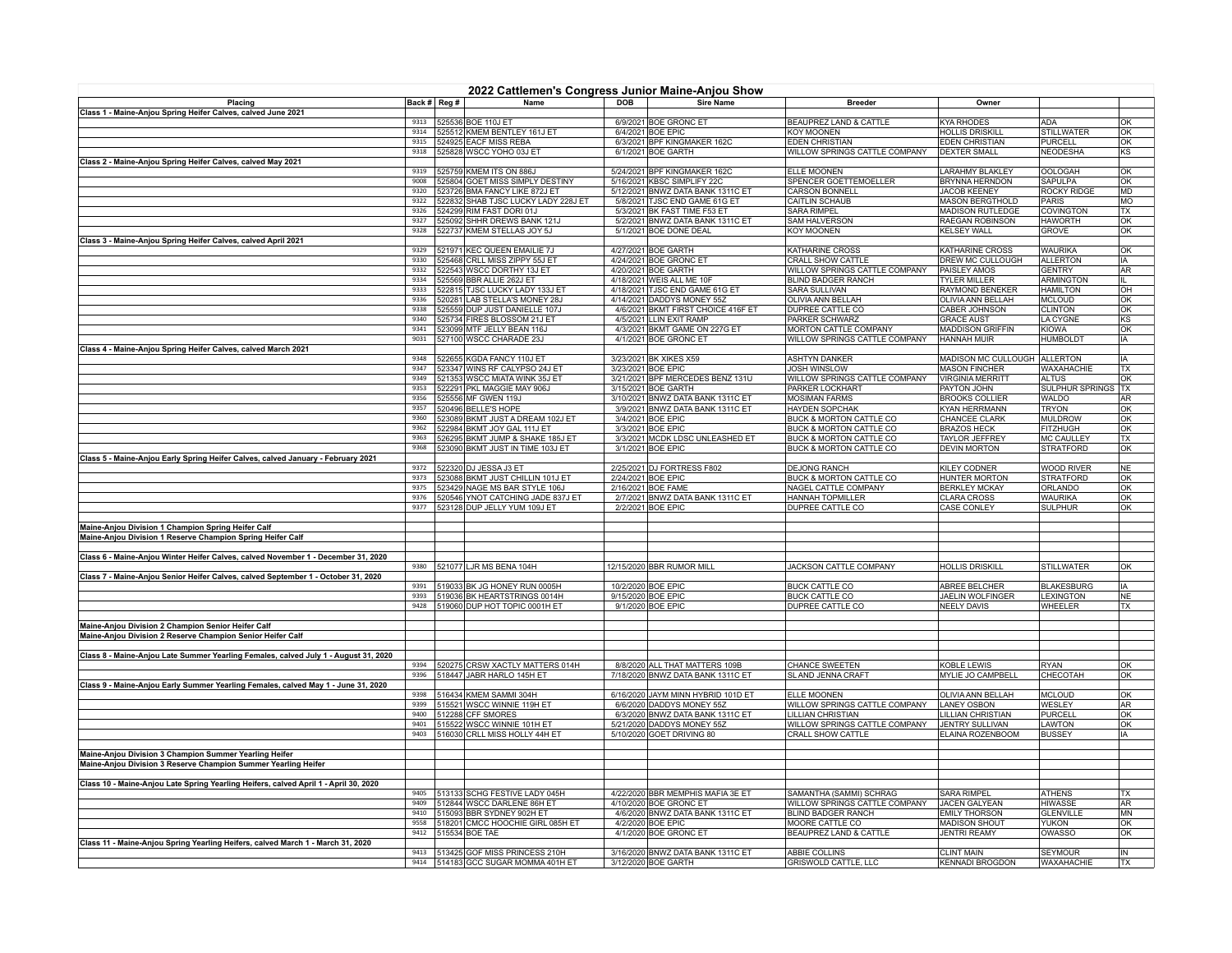|                                                                                      |      |                    | 9419 510686 CHAT HAPPY HOUR                       |            | 3/4/2020 FCC EPINAL 240C             | <b>ACE MCHATTON</b>           | PIPER DUDLEY              | ARDMORE           | OK        |
|--------------------------------------------------------------------------------------|------|--------------------|---------------------------------------------------|------------|--------------------------------------|-------------------------------|---------------------------|-------------------|-----------|
|                                                                                      |      |                    | 9418   513056 YNOT SO SWEET HOLLY 50H ET          |            | 3/4/2020 BNWZ DATA BANK 1311C ET     | <b>HANNAH TOPMILLER</b>       | CECILIA MURSINNA          | PLEASANT PLAIN    | OH        |
|                                                                                      |      |                    | 9420 517155 TSON BPC HIGH STANDARD 1H             |            | 3/3/2020 BNWZ DATA BANK 1311C ET     | <b>EMMA THORESON</b>          | RAIMEY YOCHAM             | <b>SAPULPA</b>    | OK        |
| Class 12 - Maine-Anjou Junior Yearling Heifers, calved January 1 - February 29, 2020 |      |                    |                                                   |            |                                      |                               |                           |                   |           |
|                                                                                      |      |                    | 9421 514719 BBR HALEY 156H ET                     |            | 2/25/2020 BNWZ DATA BANK 1311C ET    | <b>BLIND BADGER RANCH</b>     | <b>TURNER LONGACRE</b>    | <b>KELLYVILLE</b> | lok.      |
|                                                                                      |      |                    |                                                   |            |                                      |                               |                           |                   |           |
| Maine-Anjou Division 4 Champion Junior Yearling Female                               |      |                    |                                                   |            |                                      |                               |                           |                   |           |
|                                                                                      |      |                    |                                                   |            |                                      |                               |                           |                   |           |
| Maine-Anjou Division 4 Reserve Champion Junior Yearling Female                       |      |                    |                                                   |            |                                      |                               |                           |                   |           |
|                                                                                      |      |                    |                                                   |            |                                      |                               |                           |                   |           |
| Grand Champion Junior Maine-Anjou Female                                             |      |                    |                                                   |            |                                      |                               |                           |                   |           |
| Reserve Grand Champion Junior Maine-Anjou Female                                     |      |                    |                                                   |            |                                      |                               |                           |                   |           |
|                                                                                      |      |                    |                                                   |            |                                      |                               |                           |                   |           |
|                                                                                      |      |                    | 2022 Cattlemen's Congress Junior Maine Angus Show |            |                                      |                               |                           |                   |           |
| Placing                                                                              |      | Back # Reg #       | Name                                              | <b>DOB</b> | <b>Sire Name</b>                     | <b>Breeder</b>                | Owner                     |                   |           |
| Class 13 - Maine Angus Spring Heifer Calves, calved May 1, 2021 and under            |      |                    |                                                   |            |                                      |                               |                           |                   |           |
|                                                                                      |      |                    | 9371 525826 DRCC MISS JAZMYNE                     |            | 7/5/2021 DRCC BUGGER ET              | REIGHLY HENDRIX               | <b>ARAHMY BLAKLEY</b>     | <b>OOLOGAH</b>    | OK        |
|                                                                                      | 9431 |                    | 522296 WSCC CAMILLE 97J                           |            | 5/20/2021 BOE GRONC ET               | WHITNEY WALKER                | <b>ABBY WILKINS</b>       | LAMAR             | AR        |
|                                                                                      | 9430 |                    |                                                   |            |                                      | WILLOW SPRINGS CATTLE COMPANY |                           |                   | AR        |
|                                                                                      |      |                    | 521894 WSCC LET FREEDOM RING                      |            | 5/20/2021 BOE GRONC ET               | <b>HENNING FARMS</b>          | JUSTIN CALHOON            | <b>FARMINGTON</b> |           |
|                                                                                      | 9432 |                    | 522570 HENNING BCII SANDY J049 ET                 |            | 5/8/2021 BNWZ DATA BANK 1311C ET     |                               | <b>JACOB BRESSNER</b>     | <b>GRAYMONT</b>   |           |
| Class 14 - Maine Angus Spring Heifer Calves, calved March 1 - April 30, 2021         |      |                    |                                                   |            |                                      |                               |                           |                   |           |
|                                                                                      |      |                    | 9434 525743 BMW FOREVER LADY 427J ET              |            | 4/27/2021 BMWC IN CONTROL 404F ET    | <b>BECKETT WINEGARDNER</b>    | DENBY GROSENBACHER AURORA |                   | MO        |
|                                                                                      |      |                    | 9438 525861 NIKL RIHANNAS RUBY 130J ET            |            | 3/30/2021 MINN CLASS ON CLASS 77E ET | <b>JAKE NIKKEL</b>            | <b>WYATT LANGE</b>        | <b>CLYDE</b>      | KS        |
|                                                                                      | 9442 |                    | 525248 CLA JOSIE 033J                             |            | 3/12/2021 COLBURN PRIMO 5153         | CHLOEE CLARK                  | <b>BRYNN BIBEE</b>        | <b>HOYT</b>       | OK        |
|                                                                                      |      |                    | 9443   522827 SHAB TJSC MISS HARMONY 89J ET       |            | 3/7/2021 SCC SCH 24 KARAT 838        | CAITLIN SCHAUB                | HANNAH SCHAUB             | <b>WAPAKONETA</b> | OH        |
|                                                                                      | 9444 |                    | 523108 CMCC JET STREAM 138J ET                    |            | 3/6/2021 CONLEY NO LIMIT             | MOORE CATTLE CO               | <b>MADDISON GRIFFIN</b>   | <b>KIOWA</b>      | OK        |
|                                                                                      |      |                    | 9445   520855 ECC SARA LYNN 102J                  |            | 3/6/2021 DADDYS MONEY 55Z            | ADELYDA EBERSOLE              | ADELYDA EBERSOLE          | <b>KELLERTON</b>  | IA        |
| Class 15 - Maine Angus Spring Heifer Calves, calved January 1 - February 28, 2021    |      |                    |                                                   |            |                                      |                               |                           |                   |           |
|                                                                                      | 9446 |                    | 522736 KMEM JUST SUHZI 245J                       |            | 2/27/2021 PVF SURVEILLANCE 4129      | ELLE MOONEN                   | KODY WALL                 | <b>GROVE</b>      | OK        |
|                                                                                      | 9447 |                    | 526252 TKCF LADY J1301                            |            | 2/27/2021 MINN CLASS ON CLASS 77E ET | <b>KYLE LAPPE</b>             | KOBLE LEWIS               | <b>RYAN</b>       | OK        |
|                                                                                      |      |                    | 9449 522922 MISS 23J                              |            | 2/20/2021 KBSC SIMPLIFY 22C          | JEREMIAH JACOBS               | EVELYN SYPHRETT           | <b>BUFFALO</b>    | TX        |
|                                                                                      | 9450 |                    | 521697 PCC EVENING TINGE 30J                      |            | 2/12/2021 DUEL ICON 802F             | PEMBROOK CATTLE COMPANY       | <b>BRYCE ROOP</b>         | PIEDMONT          | OK        |
|                                                                                      | 9467 |                    | 522745 STECK WSCC PRINCESS 108J ET                |            | 2/7/2021 BOE GRONC ET                | WHITNEY WALKER                | TYLER MILLER              | <b>ARMINGTON</b>  | IL        |
|                                                                                      |      |                    | 9453 525730 MINN KATIE 133J ET                    |            | 1/29/2021 SILVEIRAS STYLE 9303       | <b>JASON D MINNAERT</b>       | CADDO CRAFT               | ANADARKO          | OK        |
|                                                                                      |      |                    |                                                   |            |                                      |                               |                           |                   |           |
| Maine Angus Division 1 Champion Junior Heifer Calf                                   |      |                    |                                                   |            |                                      |                               |                           |                   |           |
|                                                                                      |      |                    |                                                   |            |                                      |                               |                           |                   |           |
| Maine Angus Division 1 Reserve Champion Junior Heifer Calf                           |      |                    |                                                   |            |                                      |                               |                           |                   |           |
|                                                                                      |      |                    |                                                   |            |                                      |                               |                           |                   |           |
| Class 16 - Maine Angus Winter Heifer Calves, calved November 1 - December 31, 2020   |      |                    |                                                   |            |                                      |                               |                           |                   |           |
|                                                                                      |      |                    | 9469 519531 AK/NDS EXPECTATION 09H                |            | 11/18/2020 COLBURN PRIMO 5153        | DYLAN CHASTAIN                | <b>TAYLOR BARBER</b>      | <b>BRINSON</b>    | GA        |
| Class 17 - Maine Angus Winter Heifer Calves, calved September 1 - October 31, 2020   |      |                    |                                                   |            |                                      |                               |                           |                   |           |
|                                                                                      |      |                    | 9455 320217 PRES FOXY ET                          |            | 10/25/2020 SILVEIRAS STYLE 9303      | <b>HALEY HAVERBACK</b>        | <b>EMMA PRESTON</b>       | <b>REYNOLDS</b>   |           |
|                                                                                      |      |                    | 9470   519073 RKSC HUGS FROM KATIE 0027H ET       |            | 9/27/2020 SILVEIRAS STYLE 9303       | <b>JASON D MINNAERT</b>       | KASH CHAMPION LONG        | WHEELER           | TX        |
|                                                                                      |      |                    |                                                   |            |                                      |                               |                           |                   |           |
| Maine Angus Division 2 Champion Senior Heifer Calf                                   |      |                    |                                                   |            |                                      |                               |                           |                   |           |
| Maine Angus Division 2 Reserve Champion Senior Heifer Calf                           |      |                    |                                                   |            |                                      |                               |                           |                   |           |
|                                                                                      |      |                    |                                                   |            |                                      |                               |                           |                   |           |
| Class 18 - Maine Angus Late Summer Yearling Heifers, calved July 1 - August 31, 2020 |      |                    |                                                   |            |                                      |                               |                           |                   |           |
|                                                                                      |      | 9456 517193 HATTIE |                                                   |            | 8/10/2020 SILVEIRAS STYLE 9303       | <b>JAKOB LABLUE</b>           | CATHLEEN HAMIL            | CASHION           | OK        |
|                                                                                      |      |                    | 9457 519869 JABR HALLIE 134H                      |            | 7/28/2020 SILVEIRAS STYLE 9303       | SLAND JENNA CRAFT             | TY KEATON WILLIAMS        | VAN ALSTYNE       | TX        |
| Class 19 - Maine Angus Early Summer Yearling Heifers, calved May 1 - June 30, 2020   |      |                    |                                                   |            |                                      |                               |                           |                   |           |
|                                                                                      |      |                    | 9458 514716 WEBC HILLARY 01H                      |            | 5/2/2020 BNWZ DATA BANK 1311C ET     | <b>SEAN JORGENSEN</b>         | <b>KENNEDY VANZANT</b>    | <b>PERKINS</b>    | OK        |
|                                                                                      |      |                    |                                                   |            |                                      |                               |                           |                   |           |
|                                                                                      |      |                    |                                                   |            |                                      |                               |                           |                   |           |
| Maine Angus Division 3 Champion Summer Yearling Heifer                               |      |                    |                                                   |            |                                      |                               |                           |                   |           |
| Maine Angus Division 3 Reserve Champion Summer Yearling Heifer                       |      |                    |                                                   |            |                                      |                               |                           |                   |           |
|                                                                                      |      |                    |                                                   |            |                                      |                               |                           |                   |           |
| Class 20 - Maine Angus Late Spring Yearling Heifers, calved March 1 - April 30, 2020 |      |                    |                                                   |            |                                      |                               |                           |                   |           |
|                                                                                      |      |                    | 9460 515054 HBEC HALO KATIE'S BETH DUTTON         |            | 4/27/2020 LAZY JB EDGE 8745          | <b>HALLEY BECKING</b>         | <b>TAYLOR BARBER</b>      | <b>BRINSON</b>    | GA        |
|                                                                                      | 9461 |                    | 513899 WSCC KENNEDY'S QUEEN 19H ET                |            | 4/16/2020 BOE GARTH                  | WHITNEY WALKER                | <b>EVELYN SYPHRETT</b>    | <b>BUFFALO</b>    | TX        |
|                                                                                      |      |                    | 9463 515692 MCKY LYDIA 093                        |            | 4/7/2020 COLBURN PRIMO 5153          | <b>BERKLEY MCKAY</b>          | HAYES DEVINE              | CHICKASHA         | OK        |
|                                                                                      |      |                    | 9466 513167 MINN KATIE 002H ET                    |            | 3/14/2020 SILVEIRAS STYLE 9303       | <b>JASON D MINNAERT</b>       | LUCAS LEEFERS             | <b>EDGERTON</b>   | MO        |
|                                                                                      |      |                    |                                                   |            |                                      |                               |                           |                   |           |
| Maine Angus Division 4 Champion Junior Yearling Heifer                               |      |                    |                                                   |            |                                      |                               |                           |                   |           |
| Maine Angus Division 4 Reserve Champion Junior Yearling Heifer                       |      |                    |                                                   |            |                                      |                               |                           |                   |           |
|                                                                                      |      |                    |                                                   |            |                                      |                               |                           |                   |           |
| <b>Grand Champion Junior Maine Angus Female</b>                                      |      |                    |                                                   |            |                                      |                               |                           |                   |           |
| Reserve Grand Champion Junior Maine Angus Female                                     |      |                    |                                                   |            |                                      |                               |                           |                   |           |
|                                                                                      |      |                    |                                                   |            |                                      |                               |                           |                   |           |
|                                                                                      |      |                    |                                                   |            |                                      |                               |                           |                   |           |
|                                                                                      |      |                    | 2022 Cattlemen's Congress Junior MaineTainer Show |            |                                      |                               |                           |                   |           |
| Placing                                                                              |      | Back # Reg #       | Name                                              | <b>DOB</b> | <b>Sire Name</b>                     | <b>Breeder</b>                | Owner                     |                   |           |
| Class 21 - MaineTainer Spring Heifer Calves, calved June 1, 2021 and later           |      |                    |                                                   |            |                                      |                               |                           |                   |           |
|                                                                                      | 9146 |                    | 524927 EACF EDEN'S STRAWBERRY                     |            | 6/20/2021 DUEL ICON 802F             | <b>EDEN CHRISTIAN</b>         | <b>EDEN CHRISTIAN</b>     | <b>PURCELL</b>    | OK        |
|                                                                                      |      |                    | 9381   525497 BRNY JUST ROXIE J25                 |            | 6/10/2021 DLDJ DLDJ DINERO D89       | <b>CLINT B. BARNEY</b>        | <b>ASHTON GAMBILL</b>     | CANTON            | OK        |
|                                                                                      | 9472 |                    | 525714 FIRES BLACK BETTY 30J ET                   |            | 6/3/2021 DUEL ICON 802F              | PARKER SCHWARZ                | LAUREN AUST               | LACYGNE           | KS        |
|                                                                                      | 9473 |                    | 525860 TRYB JEALOUS LOVE 809J                     |            | 6/2/2021 W/C LOADED UP 801F          | <b>TROY BALOUN</b>            | <b>KOY MOONEN</b>         | <b>GLENCOE</b>    | OK        |
| Class 22 - MaineTainer Heifer Calves, calved May 1 - May 31, 2021                    |      |                    |                                                   |            |                                      |                               |                           |                   |           |
|                                                                                      |      |                    | 9474 526214 CKSC TANGO 51J                        |            | 5/22/2021 CERVEZA                    | KINSER SCOTT                  | KINSER SCOTT              | WASHINGTON        | <b>OK</b> |
|                                                                                      |      |                    | 9476   524067 MISS INDIANA 213J                   |            | 5/17/2021 KBSC SIMPLIFY 22C          | <b>CHRIS MARSHALL</b>         | <b>COLTON TAYLOR</b>      | <b>BROKEN BOW</b> | OK        |
|                                                                                      |      |                    | 9478 522965 CLA FRECKLES 011J                     |            | 5/10/2021 BPF MERCEDES BENZ 131U     | <b>CARLEE CLARK</b>           | <b>TUCKER ROBERTS</b>     | <b>ROFF</b>       | OK        |
|                                                                                      |      |                    |                                                   |            |                                      |                               |                           |                   |           |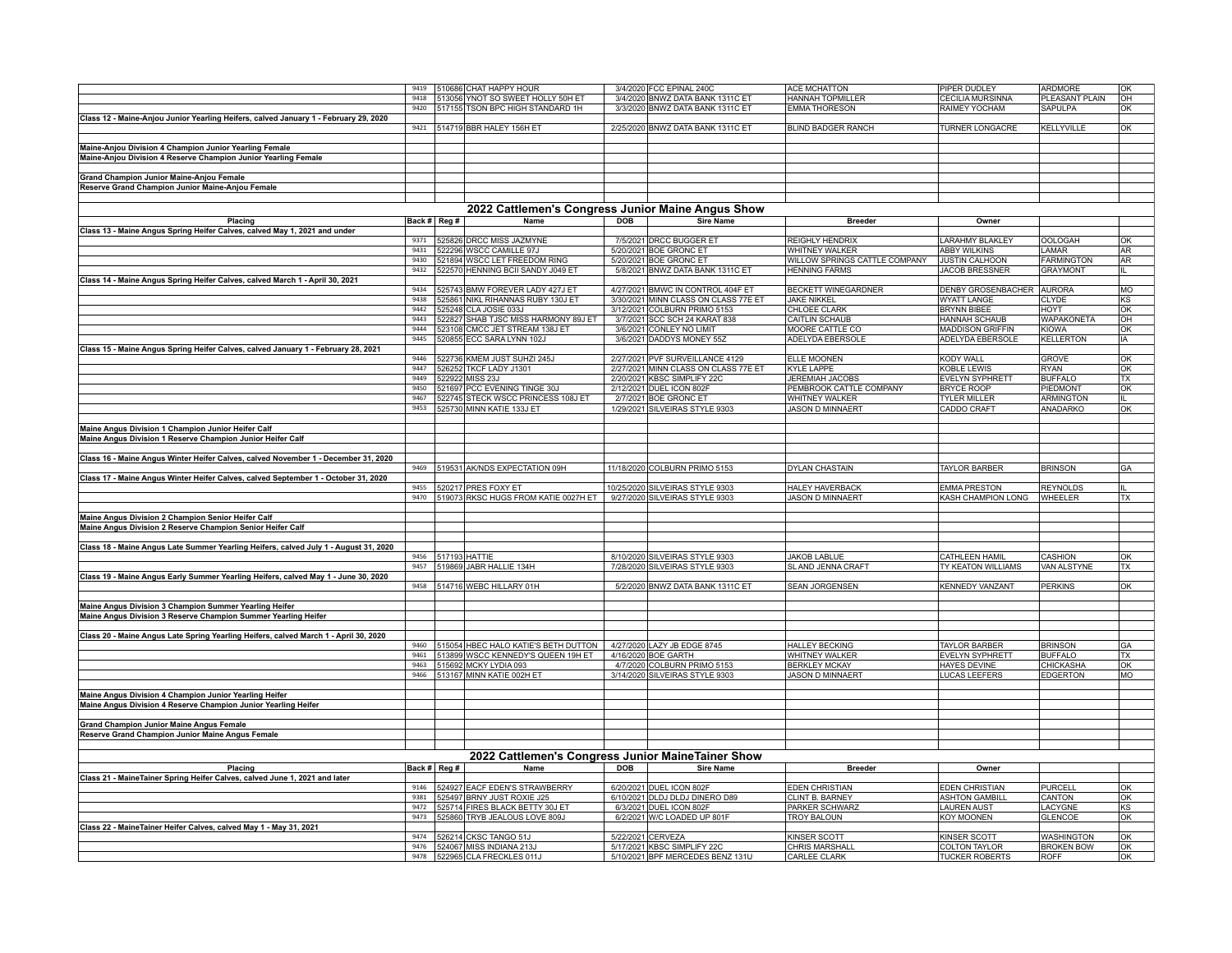|                                                                                       |              | 9477   524109 KECC MISS GAIG                                        | 5/10/2021 GOOD AS IT GETS ET                                     | <b>EVANS CATTLE</b>                   | <b>EMMA MCLAIN</b>                             | STILLWATER                      | OK                    |
|---------------------------------------------------------------------------------------|--------------|---------------------------------------------------------------------|------------------------------------------------------------------|---------------------------------------|------------------------------------------------|---------------------------------|-----------------------|
|                                                                                       | 9480         | 524922 CFF CHEYENNE                                                 | 5/5/2021 BK ELECTRIC POWER 399E                                  | LILLIAN CHRISTIAN                     | LILLIAN CHRISTIAN                              | <b>PURCELL</b>                  | OK                    |
|                                                                                       | 9324         | 524954 DADDY'S PRINCESS                                             | 5/5/2021 DADDYS MONEY 55Z                                        | CODY R. GLENNY                        | <b>MARIAH MARTIN</b>                           | <b>EDMOND</b>                   | OK                    |
|                                                                                       | 9482         | 524098 GASC LINDA LEE 231J                                          | 5/5/2021 MR HOC BROKER                                           | JACEN GALYEAN                         | JACEN GALYEAN                                  | HIWASSE                         | AR                    |
|                                                                                       | 9483         | 526609 RJC MISS MOUNTAIN 144J                                       | 5/5/2021 BEAR MOUNTAIN                                           | RJ CATTLE CO                          | JOHN VANDER VEEN                               | HARTLEY                         | IA                    |
|                                                                                       | 9484         | 525803 KANES LYDIA ET                                               | 5/4/2021 S&R STABILITY J824                                      | <b>LANDON KANE</b>                    | <b>BENJAMIN BURLING</b>                        | <b>EDGERTON</b>                 | KS                    |
| Class 23 - MaineTainer Spring Heifer Calves, calved April 1 - April 30, 2021          |              |                                                                     |                                                                  |                                       |                                                |                                 |                       |
|                                                                                       | 9486         | 521972 CGC CLASSY LUNA 5J ET                                        | 4/15/2021 IRISH WHISKEY                                          | HARMS CATTLE COMPANY                  | <b>CLARA CROSS</b>                             | <b>WAURIKA</b>                  | lok                   |
|                                                                                       | 9535         | 523060 NFLL JUST A SPLASH 134J                                      | 4/15/2021 BOE EPIC                                               | NORTH FORK LAND & LIVESTOCK           | <b>CHLOEE CLARK</b>                            | MULDROW                         | OK                    |
|                                                                                       | 9351<br>9487 | 522813 TJSC DIAMOND 124J ET                                         | 4/10/2021 TJSC END GAME 61G ET                                   | JONES SHOW CATTLE                     | MONTANA HULSMEYER                              | <b>HARROD</b>                   | OH                    |
|                                                                                       | 9488         | 526023 BML DH MILEY 105J ET                                         | 4/9/2021 GCC MAKIN TIME 404F ET                                  | DIAMONDHILLS RANCH                    | <b>TAYLOR HAUCK</b>                            | WHEATLAND                       | CA                    |
|                                                                                       | 9494         | 526478 DNC MISS CAFFEE J74<br>521990 SWEET KIWI                     | 4/9/2021 NMR MATERNAL MADE<br>4/1/2021 MCCD MR 7S1E              | DAVID & NANCY CAFFEE<br>KATIE RUCKMAN | <b>BRECKYN SCRUGGS</b><br><b>KATIE RUCKMAN</b> | ARDMORE<br>HUTCHINSON           | OK<br>KS.             |
| Class 24 - MaineTainer Spring Heifer Calves, calved March 1 - March 31, 2021          |              |                                                                     |                                                                  |                                       |                                                |                                 |                       |
|                                                                                       | 9382         | 525606 JABR PURDY 100J ET                                           | 3/25/2021 SILVEIRAS STYLE 9303                                   | SLAND JENNA CRAFT                     | <b>KYLER PETTIGREW</b>                         | <b>YUKON</b>                    | lok                   |
|                                                                                       | 9383         | 524945 BLH MISS WELTY                                               | 3/24/2021 BBR BBR FX MAY WE ALL 6D                               | <b>HOLLEY CATTLE COMPANY</b>          | <b>TYLER WELTY</b>                             | LEEDEY                          | lok                   |
|                                                                                       | 9496         | 522321 DJ JUDY J7                                                   | 3/18/2021 DJ FORTRESS F802                                       | <b>DEJONG RANCH</b>                   | KILEY CODNER                                   | <b>WOOD RIVER</b>               | <b>NF</b>             |
|                                                                                       | 9497         | 525201 CLAC DIAMOND 371J ET                                         | 3/16/2021 TJSC END GAME 61G ET                                   | CAMPBELL LAND AND CATTLE              | <b>MASON BERGTHOLD</b>                         | <b>PARIS</b>                    | MO                    |
|                                                                                       | 9498         | 524530 CLA KATE MCCANNON 2103J ET                                   | 3/15/2021 DADDYS MONEY 55Z                                       | CHANCEE CLARK                         | <b>BRAYDEN HANSEN</b>                          | <b>BROKEN ARROW</b>             | OK                    |
|                                                                                       | 9167         | 526707 BBR JOURNEY 693J ET                                          | 3/10/2021 DUEL ICON 802F                                         | BLIND BADGER RANCH                    | <b>TURNER LONGACRE</b>                         | KELLYVILLE                      | OK                    |
|                                                                                       | 9559         | 525528 BMW STCC LIBBY 305J                                          | 3/5/2021 DUAL THREAT 305A                                        | WINEGARDNER SHOW CATTLE               | REECE RICHARDSON                               | ARAPAHO                         | OK                    |
|                                                                                       | 9499         | 522637 DUS MISS TINKERBELL                                          | 3/3/2021 HETN NO WORRIES 138Z                                    | RHOADES SHOW CATTLE                   | <b>CONNOR YOCHUM</b>                           | <b>HILLSBORO</b>                | OH                    |
|                                                                                       | 9385         | 520661 KRLE EPIC JOURNEE 110J ET                                    | 3/1/2021 BOE EPIC                                                | <b>KERLEE CATTLE</b>                  | KAILIANNA MILLS                                | <b>MURPHYS</b>                  | CA                    |
|                                                                                       | 9384         | 523327 WSCC YISSY 38J ET                                            | 3/1/2021 GATEWAY FOLLOW ME F163                                  | WILLOW SPRINGS CATTLE COMPANY         | JAI PAXTON                                     | OKLAHOMA CITY                   | lok                   |
| Class 25 - MaineTainer Spring Heifer Calves, calved February 1 - February 28, 2021    |              |                                                                     |                                                                  |                                       |                                                |                                 |                       |
|                                                                                       | 9502         | 520273 MISS MAINE AIM FLAIR                                         | 2/24/2021 DUEL ICON 802F                                         | MADISON MC CULLOUGH                   | MADISON MC CULLOUGH ALLERTON                   |                                 | l IA                  |
|                                                                                       | 9504         | 522964 CLA PHOEBE 010J                                              | 2/20/2021 COLEMAN CHARLO 0256                                    | <b>CARLEE CLARK</b>                   | <b>BRAYDEN ROBERTS</b>                         | ROFF                            | lok                   |
|                                                                                       | 9342<br>9505 | 522977 BK JUST LOOKING 128J                                         | 2/20/2021 BOE EPIC                                               | <b>BUCK CATTLE CO</b>                 | <b>DEVIN MORTON</b>                            | <b>STRATFORD</b>                | OK                    |
|                                                                                       | 9506         | 522382 GCC HOT TODDY 426J ET<br>523122 JSUL PCC DREAM MADE 1025J ET | 2/18/2021 GCC MAKIN TIME 404F ET<br>2/16/2021 NMR MATERNAL MADE  | GRISWOLD CATTLE, LLC<br>SARA SULLIVAN | MAGGIE GRISWOLD<br>KATIE RUCKMAN               | STILLWATER<br><b>HUTCHINSON</b> | OK<br>KS <sub>.</sub> |
|                                                                                       | 9493         | 526691 RZC JUST A DREAM 216J ET                                     | 2/16/2021 BOE GARTH                                              | AUSTIN REITZENSTEIN                   | <b>TURNER LONGACRE</b>                         | KELLYVILLE                      | OK                    |
|                                                                                       | 9507         | 522425 DLCC MISS JUBILEE 13J                                        | 2/15/2021 NMR MATERNAL MADE                                      | JENNA DONALDSON                       | JENNA DONALDSON                                | ENID                            | OK                    |
|                                                                                       | 9508         | 523729 MCKY BIG WOOFY 1001 ET                                       | 2/12/2021 COWANS SAFE & SOUND 116A                               | <b>BERKLEY MCKAY</b>                  | <b>BERKLEY MCKAY</b>                           | ORLANDO                         | OK                    |
|                                                                                       | 9510         | 525370 DUNK BLACK WIDOW 087J                                        | 2/7/2021 XSC STECK DUNK FIRE AWAY 740E EDUNK CATTLE COMPANY      |                                       | SARA SULLIVAN                                  | <b>DUNLAP</b>                   | lia.                  |
|                                                                                       | 9509         | 522809 TJSC SO SWEET 209J ET                                        | 2/7/2021 DADDYS MONEY 55Z                                        | JONES SHOW CATTLE                     | <b>HANNAH SCHAUB</b>                           | <b>WAPAKONETA</b>               | <b>OH</b>             |
| Class 26 - MaineTainer Spring Heifer Calves, calved January 1 - January 31, 2021      |              |                                                                     |                                                                  |                                       |                                                |                                 |                       |
|                                                                                       | 9511         | 520420 PKL MATTIE KATE 214J                                         | 1/29/2021 BOE GARTH                                              | <b>KENNEDY LOCKHART</b>               | SHAWN HERTLEIN                                 | <b>SUBIACO</b>                  | AR                    |
|                                                                                       | 9512         | 520392 BBCC BIG MONEY MOLLY                                         | 1/15/2021 JAYM MINN HYBRID 101D ET                               | SAMUEL BELLOWS                        | CADEN GRAVES                                   | <b>ROFF</b>                     | lok                   |
|                                                                                       |              | 9513   521179 CJSF MALIBU ET                                        | 1/10/2021 IRISH WHISKEY                                          | CORA SULLIVAN                         | CORA SULLIVAN                                  | LAWTON                          | OK                    |
|                                                                                       |              |                                                                     |                                                                  |                                       |                                                |                                 |                       |
| MaineTainer Division 1 Champion Junior Heifer Calf                                    |              |                                                                     |                                                                  |                                       |                                                |                                 |                       |
| MaineTainer Division 1 Reserve Champion Junior Heifer Calf                            |              |                                                                     |                                                                  |                                       |                                                |                                 |                       |
|                                                                                       |              |                                                                     |                                                                  |                                       |                                                |                                 |                       |
| Class 27 - Maine Tainer Winter Heifer Calves, calved November 1 - Deember 31, 2020    |              | 520529 ECAX SO CLASSY 0571H                                         | 12/8/2020 MINN CLASS ON CLASS 77E ET                             | PAIGE ATKISSON                        | <b>ABBY EMBERSON</b>                           | <b>BLANCHARD</b>                | lok                   |
|                                                                                       |              | 9516   518942 BF PCC MISS STEEL 384H ET                             | 11/9/2020 BOE GARTH                                              | STANDRIDGE CATTLE COMPANY             | <b>COLTON TAYLOR</b>                           | <b>BROKEN BOW</b>               | lok                   |
|                                                                                       | 9012         | 519141 MLCR STYLISH LADY 7H ET                                      | 11/1/2020 SILVEIRAS STYLE 9303                                   | REGAN MC CLURE                        | CASE CONLEY                                    | <b>SULPHUR</b>                  | OK                    |
| Class 28 - MaineTainer Senior Heifer Calves, calved September 1 - October 31, 2020    |              |                                                                     |                                                                  |                                       |                                                |                                 |                       |
|                                                                                       |              | 9518   519079 JSUL PCC SASSY MVP 0528H                              | 10/16/2020 MTN ML MVP 23E ET                                     | <b>SARA SULLIVAN</b>                  | <b>GUS GOODSON</b>                             | <b>EARLSBORO</b>                | OK                    |
|                                                                                       |              |                                                                     |                                                                  |                                       |                                                |                                 |                       |
| MaineTainer Division 2 Champion Senior Heifer Calf                                    |              |                                                                     |                                                                  |                                       |                                                |                                 |                       |
| Maine Tainer Division 2 Reserve Champion Senior Heifer Calf                           |              |                                                                     |                                                                  |                                       |                                                |                                 |                       |
|                                                                                       |              |                                                                     |                                                                  |                                       |                                                |                                 |                       |
| Class 29 - Maine Tainer Late Summer Yearling Heifers, calved July 1 - August 31, 2020 |              |                                                                     |                                                                  |                                       |                                                |                                 |                       |
|                                                                                       |              | 9395 524106 LITTLE DIAMOND                                          | 8/4/2020 COWANS SAFE & SOUND 116A                                | PAIZLEE SZENASI                       | PIPER DUDLEY                                   | ARDMORE                         | OK                    |
| Class 30 - Maine Tainer Early Summer Yearling Heifers, calved June 1 - June 30, 2020  | 9523         | 520485 MINN HOLLY 051H ET                                           | 6/21/2020 SILVEIRAS STYLE 9303                                   | <b>JASON D MINNAERT</b>               | <b>CARTER PRESTON</b>                          | <b>REYNOLDS</b>                 |                       |
|                                                                                       | 9524         | 521083 MCKY PEGGY 0979 ET                                           | 6/20/2020 MONOPOLY                                               | <b>BERKLEY MCKAY</b>                  | DAYLON MCNABB                                  | CANTON                          | OK                    |
|                                                                                       | 9525         | 520000 WSCC YISSY 062H ET                                           | 6/20/2020 COLBURN PRIMO 5153                                     | WILLOW SPRINGS CATTLE COMPANY         | <b>HENLEA HASENBECK</b>                        | ELGIN                           | OK                    |
|                                                                                       | 9527         | 516077 WSCC RACIE 31H                                               | 6/3/2020 COMFORT ZONE                                            | WILLOW SPRINGS CATTLE COMPANY         | <b>JENNY BRANSON</b>                           | MAUD                            | OK                    |
| Class 31 - MaineTainer Early Summer Yearling Heifers, calved May 1 - May 31, 2020     |              |                                                                     |                                                                  |                                       |                                                |                                 |                       |
|                                                                                       | 9528         | 516877 KANES JANA ET                                                | 5/21/2020 HIGG HIGG CLOCKWORK 88C                                | <b>LANDON KANE</b>                    | <b>JACKIE SLEICHTER</b>                        | <b>ABILENE</b>                  | lks.                  |
|                                                                                       | 9529         | 513971 BRNY HOOPTIE DO 49H                                          | 5/12/2020 BRNY EVAN ET O1E ET ET                                 | CLINT B. BARNEY                       | <b>RYDER ROBERTS</b>                           | CACHE                           | OK                    |
|                                                                                       |              |                                                                     |                                                                  |                                       |                                                |                                 | lok                   |
|                                                                                       | 9530         | 518179 TJOC STELLA 02H                                              | 5/8/2020 SILVEIRAS STYLE 9303                                    | TRAVIS & JILL OTTERSTAD               | RAEGAN WILBOURN                                | TUTTLE                          |                       |
|                                                                                       | 9531         | 518623 GOF MISS DOLLY 215G                                          | 5/5/2020 GOET DRIVING 80                                         | DURHAM SHOW CATTLE                    | <b>MADILYN NORVELL</b>                         | TUTTLE                          | OK                    |
|                                                                                       | 9532         | 513359 JSUL LUCY'S MONEY 0403H ET                                   | 5/5/2020 DADDYS MONEY 55Z                                        | SARA SULLIVAN                         | <b>DEVYN FRAZIER</b>                           | MEEKER                          | OK                    |
|                                                                                       | 9522         | 513212 KMEM HOT DEAL 108H ET                                        | 5/2/2020 DADDYS MONEY 55Z                                        | ELLE MOONEN                           | <b>NEELY DAVIS</b>                             | WHEELER                         | <b>TX</b>             |
|                                                                                       | 9211         | 515084 KJSC KYRO 019H                                               | 5/1/2020 KJSC REAL DEAL 19D ET                                   | KJSC MS KYRO 19E ET                   | STIERWALT CATTLE CO                            | <b>KELTON DOWDLE</b>            | LEEDEY                |
|                                                                                       |              |                                                                     |                                                                  |                                       |                                                |                                 |                       |
| MaineTainer Division 3 Champion Summer Yearling Heifer                                |              |                                                                     |                                                                  |                                       |                                                |                                 |                       |
| MaineTainer Division 3 Reserve Champion Summer Yearling Heifer                        |              |                                                                     |                                                                  |                                       |                                                |                                 |                       |
|                                                                                       |              |                                                                     |                                                                  |                                       |                                                |                                 |                       |
| Class 32 - Maine Tainer Late Spring Yearling Heifers, calved April 1 - April 30, 2020 |              | 9538   518506 KANES DANA ET                                         | 4/28/2020 PLUM CREEK REFRESH 561A                                | <b>LANDON KANE</b>                    | JENNA BELT                                     | ORANGE CITY                     | lіA                   |
|                                                                                       | 9537         | 516345 PCF HOPE 79H                                                 | 4/28/2020 WE NEED MORE                                           | PESEK CATTLE FARM                     | <b>COLE SCOTT</b>                              | WASHINGTON                      | OK                    |
|                                                                                       | 9540         | 515768 CCMM JSC MISS MONEY 409H                                     | 4/22/2020 DADDYS MONEY 55Z                                       | COPELAND & SONS LLC                   | <b>BENJAMIN BURLING</b>                        | <b>EDGERTON</b>                 | KS                    |
|                                                                                       | 9534         | 515784 CLA HALSEY 035H                                              | 4/15/2020 BMW BMW ONSET                                          | CHLOEE CLARK                          | CHLOEE CLARK                                   | <b>MULDROW</b>                  | OK                    |
|                                                                                       | 9542         | 515706 TLAC MISS SCARLETT 414H ET<br>9543 513354 PRES SELENE 206H   | 4/14/2020 MINN CLASS ON CLASS 77E ET<br>4/6/2020 GOET DRIVING 80 | <b>ABBY TLACH</b><br>RAVEN DALE       | <b>KENDRA FOLKERTS</b><br>KENDALL LEONHARD     | <b>JASPER</b><br>FORTVILLE      | M <sub>N</sub><br>IN. |